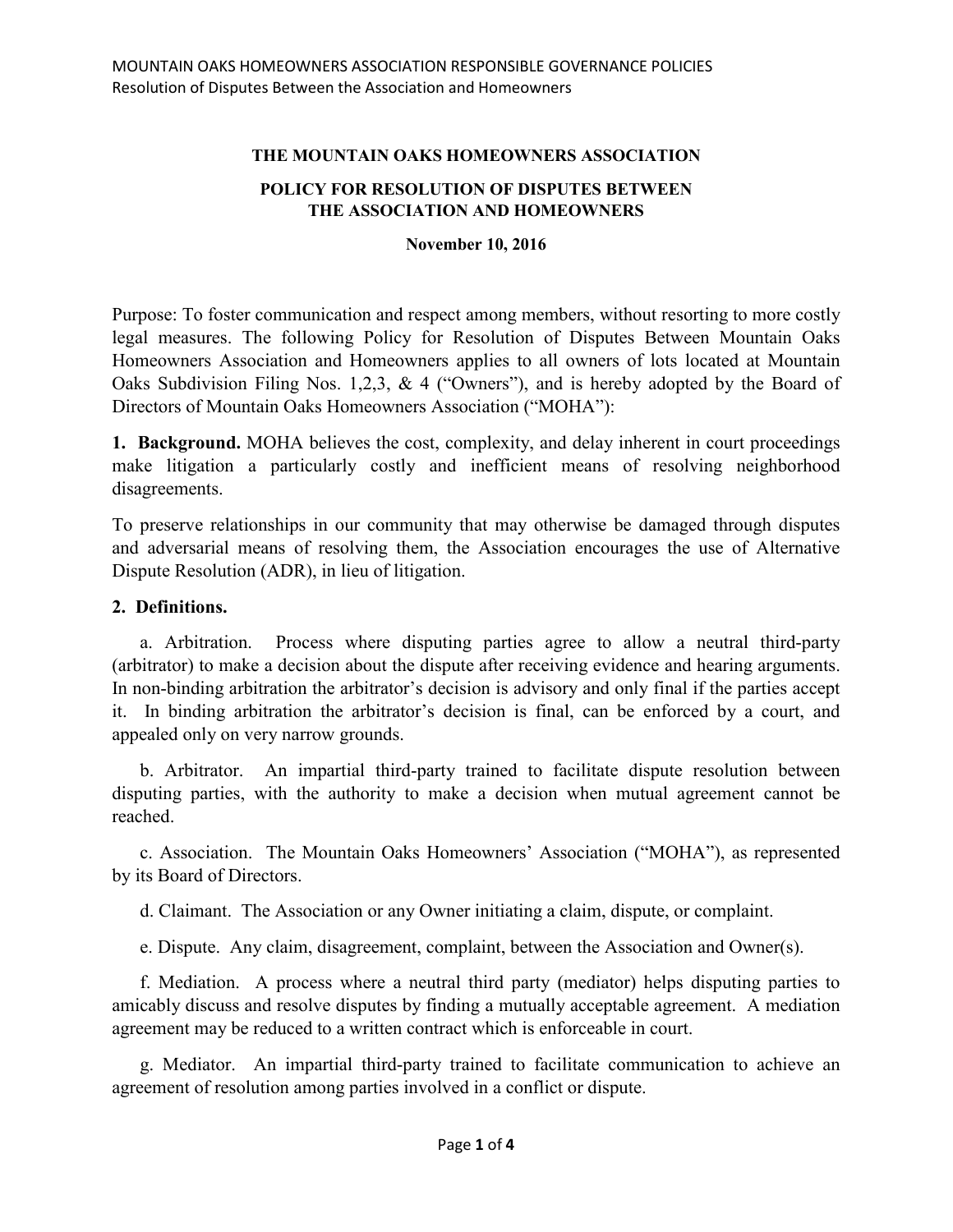## MOUNTAIN OAKS HOMEOWNERS ASSOCIATION RESPONSIBLE GOVERNANCE POLICIES Resolution of Disputes Between the Association and Homeowners

h. Respondent. The Association or any Owner against whom a claim, dispute, or complaint is initiated.

**3. General Policy.** In the event of any dispute (except Exempt Disputes defined below) between the Association and an Owner, in situations that do not involve an imminent threat to the peace, health, or safety of the community, the Association and the Owner involved in the dispute shall work to resolve the dispute using the procedures set forth below, prior to filing a complaint in court or otherwise initiating a legal proceeding. For each of the resolution processes, Colorado law governs the process and the parties do not waive their right to employ legal counsel at their own expense to assist them.

**4. Exempt Disputes.** The Dispute Resolution Policy may be utilized at the Association's discretion, but is not mandated in the following instances:

a. Any action by the Association against an Owner to collect assessments and associated fees and fines, and liens and foreclosure proceedings.

b. Any claim of the Association which if not pursued by the filing of a lawsuit in a timely manner would be deemed barred due to the applicable statute of limitations.

c. Situations that involve an imminent threat to the peace, health, or safety of the community*.* 

d. Disputes between Owners. The Association is available to assist Owners in negotiating an amicable solution to disputes between Owners, but the Association would not be a participant in any official mediation, arbitration, or litigation process.

**5. Mandatory Procedures for Resolving Disputes**. All claims, disputes, or complaints unless specifically exempt, shall be resolved using the following procedures in lieu of litigation.

a. Request for Resolution: The Claimant will provide the Respondent with a written notice of Request for Resolution, describing:

- i. The nature of the dispute, including the date and time, duration, location, persons involved, and the Respondent's role in the dispute.
- ii. The Claimants desired resolution from the Respondent.
- iii. Dates and times the Claimant is available to meet with the Respondent, in order to explore resolution of the dispute.

b. Negotiation. Within 30 calendar days of receipt of the Request for Resolution, the Association shall arrange for the Claimant and Respondent to meet, to make reasonable efforts to communicate directly with each other in an attempt to reach an agreement that serves the interests of all parties. The results of negotiation will be documented and made a matter of official Association records. If resolution is reached, a legally binding agreement will be prepared, signed by and issued to all parties and made a matter of official Association records.

c. Mediation. If the parties do not resolve the dispute through Negotiation within 30 calendar days (or other documented mutually agreed date) of the date of receipt of the Request for Resolution, the Claimant shall have 30 calendar days to submit a Request for Mediation to the Respondent. If the Claimant does not submit a request for mediation within the specified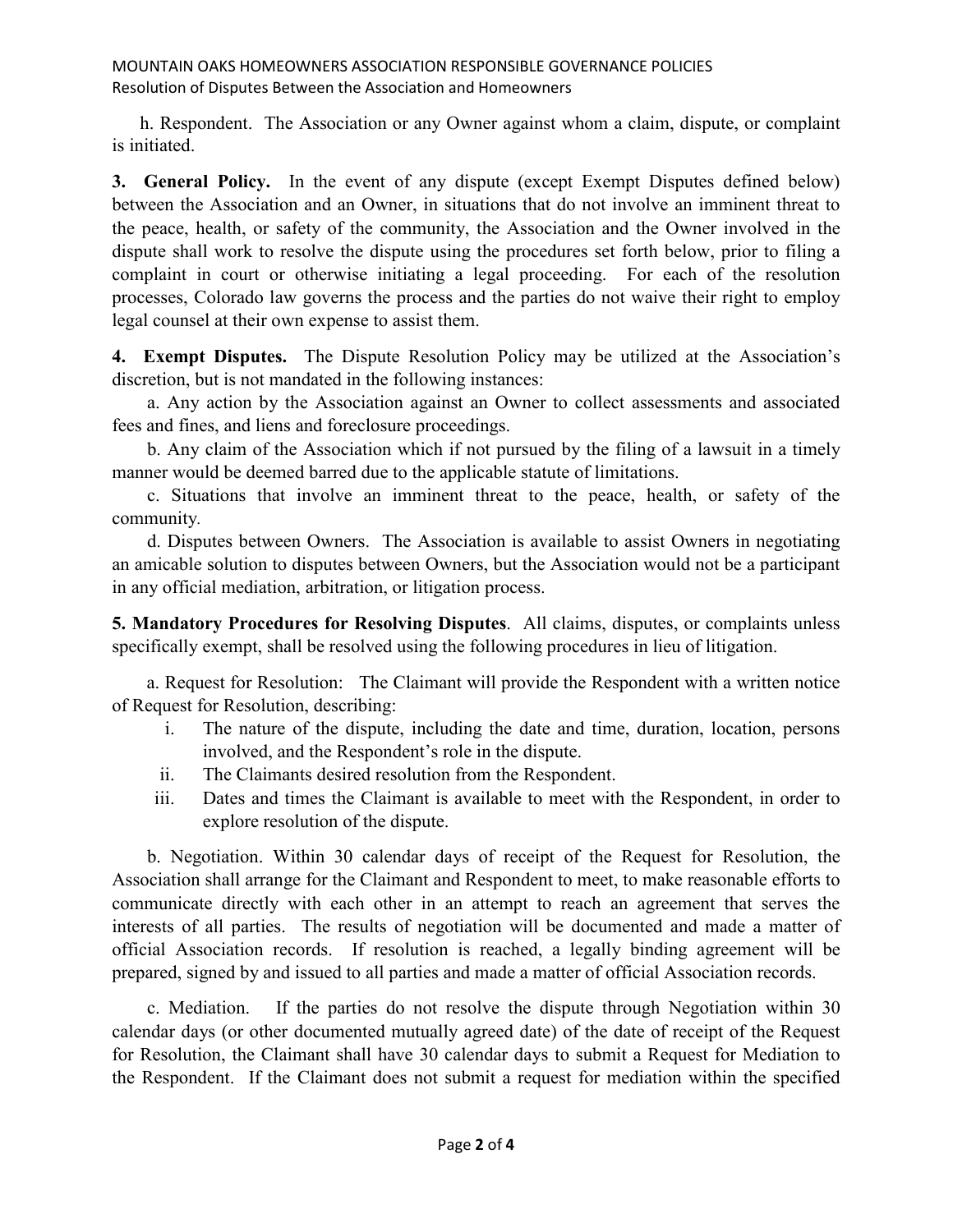MOUNTAIN OAKS HOMEOWNERS ASSOCIATION RESPONSIBLE GOVERNANCE POLICIES Resolution of Disputes Between the Association and Homeowners

time, the dispute will be waived and the Respondent shall be released and discharged from any and all liability regarding the dispute.

- i. Selecting a Mediator: Unless otherwise agreed, the parties shall select a mutually acceptable mediator within 30 calendar days of the date of the receipt of the Request for Mediation. Each party will provide the other with the name of at least one acceptable mediator. If the parties cannot reach agreement on a mediator, or fail to submit a name for consideration, the Association will appoint one from an authorized mediation provider.
- ii. Roll of the Mediator: The parties will work with the mediator to establish the date for the mediation meeting. The parties shall meet with the mediator within 45 days of the date of the receipt of the Request for Mediation (or other documented mutually agreed date). The mediator will facilitate the process to gain a resolution agreement by the disputing parties. The mediator will not have authority to decide the complaint, but will use recognized techniques to assist the parties in making a decision.
- iii. Documentation of Mediation: The mediator shall provide the parties with documentation of the date and place mediation occurred and who attended. Should a resolution agreement be reached, the mediator will assist the parties in finalizing a written agreement which will be binding and enforceable. If resolution is not reached, the mediator shall issue a notice to the parties of termination of the mediation proceedings stating an agreement could not be reached, and the date mediation was terminated. All documents will be made a matter of official Association record.

d. Litigation: If Mediation fails to produce a resolution, the Claimant may elect to initiate legal proceedings, including filing a lawsuit in a court having jurisdiction over the claim. If legal action or proceeding is brought, the prevailing party is entitled to recover reasonable attorney fees and other costs incurred in that action or proceeding, in addition to any other relief to which they may be entitled, as permitted under the law.

d. Arbitration: If the parties do not resolve the dispute through Mediation, and agree to the use of Arbitration, the Association will document the Agreement to Arbitration and begin efforts to schedule a binding arbitration with a trained, neutral arbitrator who will decide the outcome of the dispute based on evidence and testimony provided by the parties. The parties agree to accept the decision of the arbitrator as final and binding on them to the fullest extent permitted under Colorado law. Judgment may be enforced in any court having jurisdiction.

- i. Selecting an Arbitrator: Unless otherwise agreed, the parties shall select a mutually acceptable arbitrator within 30 calendar days of the date of the receipt of the termination of mediation notice. Each party will provide the other with the name of at least one acceptable arbitrator. If the parties cannot reach agreement on an arbitrator, or fail to submit a name for consideration, MOHA will appoint one from an authorized arbitrator provider.
- ii. Role of the Arbitrator: The parties will work with the arbitrator to establish the date for the arbitration. The parties shall meet with the arbitrator within 60 days of the